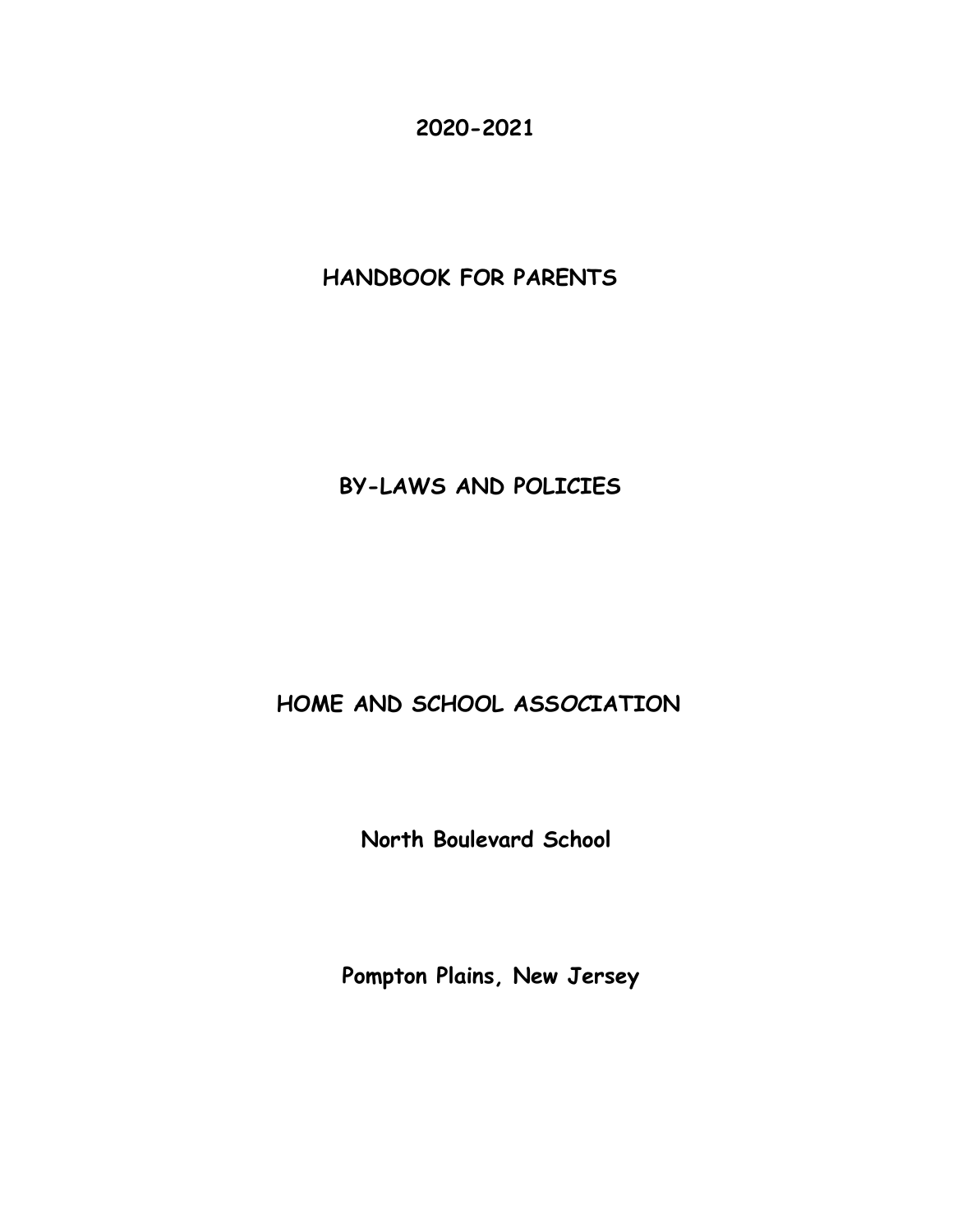#### Dear Parents/Guardians,

The Home and School Association of North Boulevard School welcomes you to our school community. There are many exciting events and enrichment activities that the Home and School has planned for your children during the 2020-2021 school year.

Our role is to facilitate, enhance and support the educational process and enrichment experiences for all children. Hence our mission is to provide opportunities for all children to achieve their academic, social, and emotional potential in a caring, loving, and supportive environment.

The success of our school system stems from your volunteering, interactions with the teachers and staff, the community, and your participation in the Home and School activities. We welcome everyone back and look forward to seeing new and familiar faces throughout the year and at our Home and School meetings.

We look forward to working closely with your family to enhance and support our childrens' experience throughout the year.

The North Boulevard Executive Board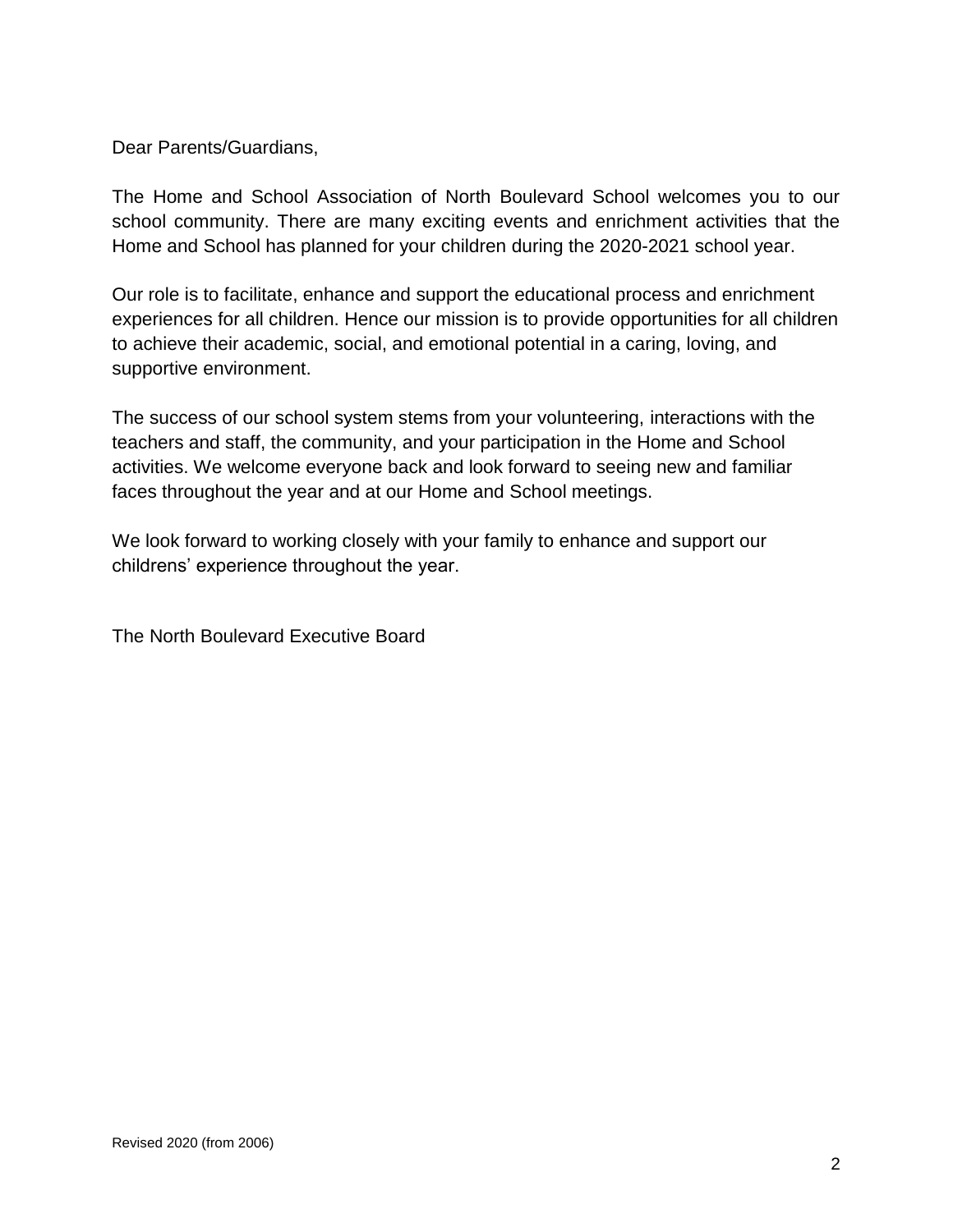## **HOME AND S***C***HOOL ASSOCIATION OF NORTH BOULEVARD BY-LAWS AND POLICIES**

#### **Article I: Name**

The name of this organization is the Home and School Association of North Boulevard School Inc. It is recognized as a 501 (c ) 3 non-profit organization within the State of New Jersey.. It is located in Pompton Plains, New Jersey and organized in accordance with the provisions hereof.

#### **Article II: Statement of Purpose**

The Home and School Association of North Boulevard School Inc. is composed of parents and school who are dedicated and committed to supporting excellence in educational programs for the children of North Boulevard School. Through a cooperative effort between the home, school, and community, channels of communication are developed to inform and to involve all members of school community life. The role of the Home and School Association of North Boulevard Inc. is to facilitate, enhance and support the educational process and enrichment experiences for all children, and any other purposes authorized by the New Jersey Nonprofit Corporation Act, to wit, N.J.S.A. 15A:1-1 et seq. The goal of the Home and School Association of North Boulevard School Inc. is to provide opportunities for all children to achieve their academic, social and emotional potential in a caring, loving and supportive environment. This goal and supportive efforts will benefit the children of the current school year. Long-term supportive efforts, including fundraising for special projects, can be planned with the consent of the membership at a regular meeting during the current school year.

## **Article III: Basic Policy**

1. The basic policy of the association is to be an educational and service organization that unites teachers, parents and community on behalf of our children and school. The association will work with the school to provide a quality education for all children and shall seek to participate in the decision-making process establishing school policy, recognizing that the legal responsibility to make decisions has been delegated by the members to the Board of Education.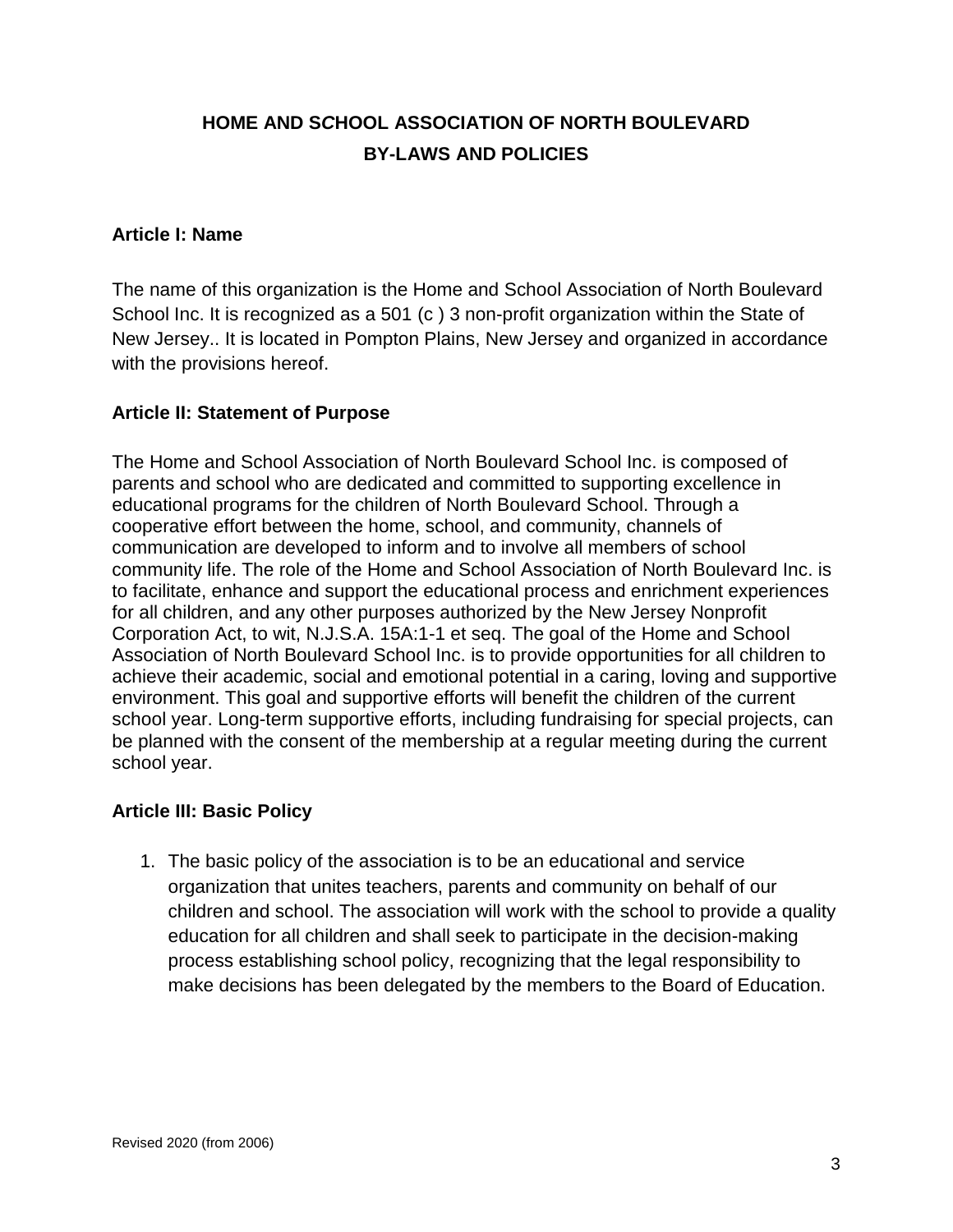- 2. The HSA shall not address any more than one request for a donation and/or fundraiser for any individual or cause that is not a North Boulevard School family member. Additional requests or donations would be approved via vote.
- 3. The association may cooperate with other organizations concerned with child welfare, but persons representing the association in such matters shall make no commitments that bind the association unless expressly authorized to do so by the Executive Board.
- 4. The rules contained in Robert's Rules of Order of Parliamentary Procedure shall be a guideline to administrate meetings and procedures throughout the school year.
- 5. In the event of the dissolution of this organization, any remaining funds in the treasury of the corporation shall be turned over to the school, and the Pequannock Township Board of Education shall distribute the same solely for charitable purposes consistent with the corporation's Articles of Incorporation and its By-laws.

## **Article IV: Membership and Dues**

1. Membership

a) Membership in this non-profit association shall be made available to any person who subscribes to the purposes and policies as set forth in the By-laws without regard to individual's age, sex (including pregnancy), race, creed, color, religion, ancestry, nationality, national origin, familial status, genetic information, marital/civil union status, domestic partnership status, affectional or sexual orientation, gender identity and expression, atypical hereditary cellular or blood trait, liability for military service, and mental or physical disability (including perceived disability and AIDS and HIV status), and who pays his*/*her dues.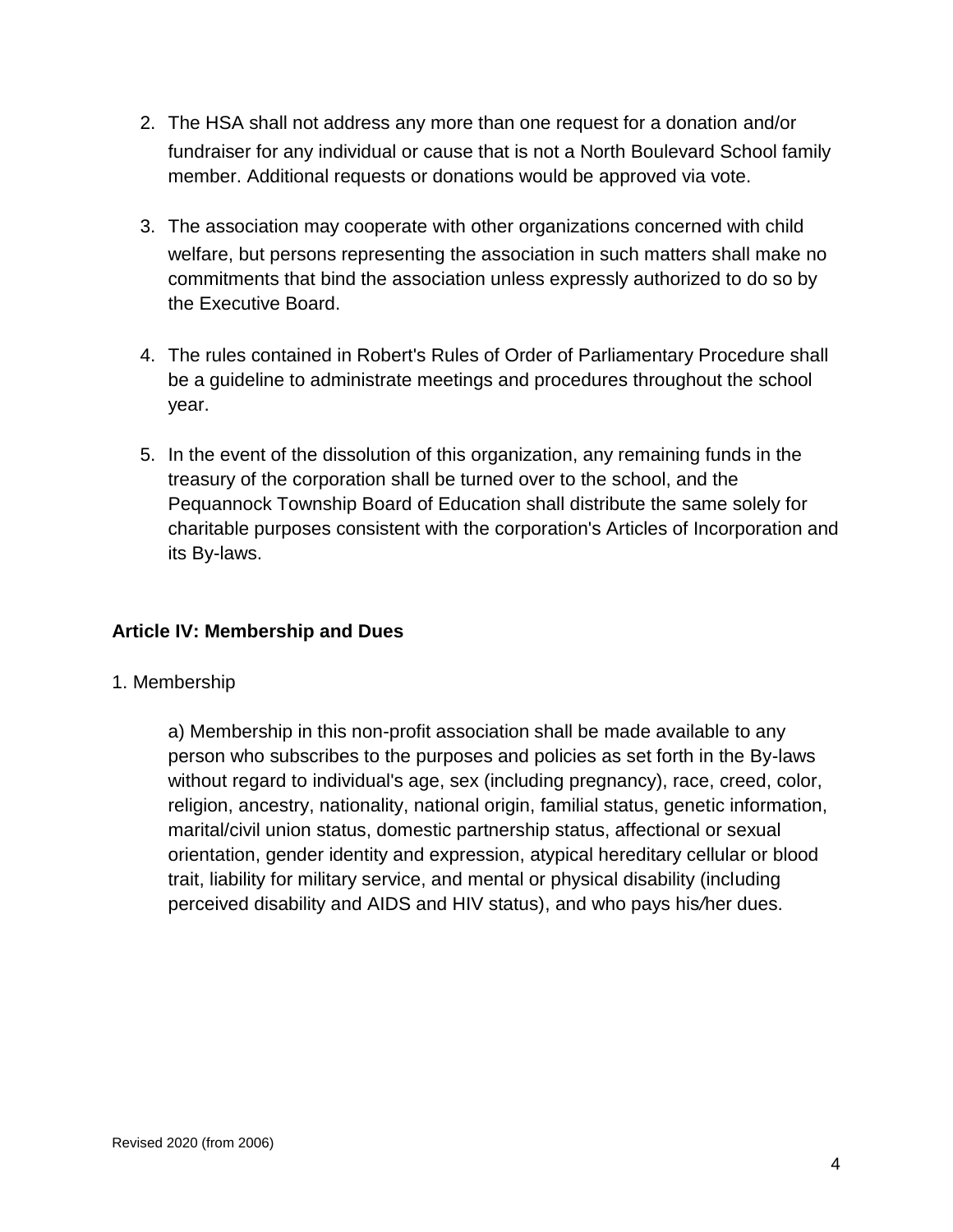b) Only members in good standing shall be eligible to vote, introduce motions, hold office, debate, or participate in the business of the association. Any questions regarding loss of good standing by members shall be settled by the Executive Board. Faculty are accepted as honorary Home and School Association members.

c) To be a member in good standing, a person must continually abide by the purposes and policies aforesaid, and pay all dues and assessments when due in a timely manner.

d) The membership shall be from September 1- August 31 of each year.

e) The association shall conduct an annual enrollment of members to be completed by November 1st of each year. However, members wishing to reach out after said date, may reach out to the President. A current membership role will be kept by the Board.

## 2. Dues

a) Each member shall pay annual dues and/or assessments as prescribed by the association

b) Dues shall be collected on a per family basis.

## 3. Termination of Membership

a) In the case of a member who is in violation of these By-laws, the Executive Board will review that member's actions and inform that member, in writing, that they are in violation of the By-laws. In the case of additional or continuing violations of the By-laws, that membership will be subject to a vote by the Executive Board.

b) Any member in default in the payment of dues by the period ending November 1st shall be considered to have terminated their membership.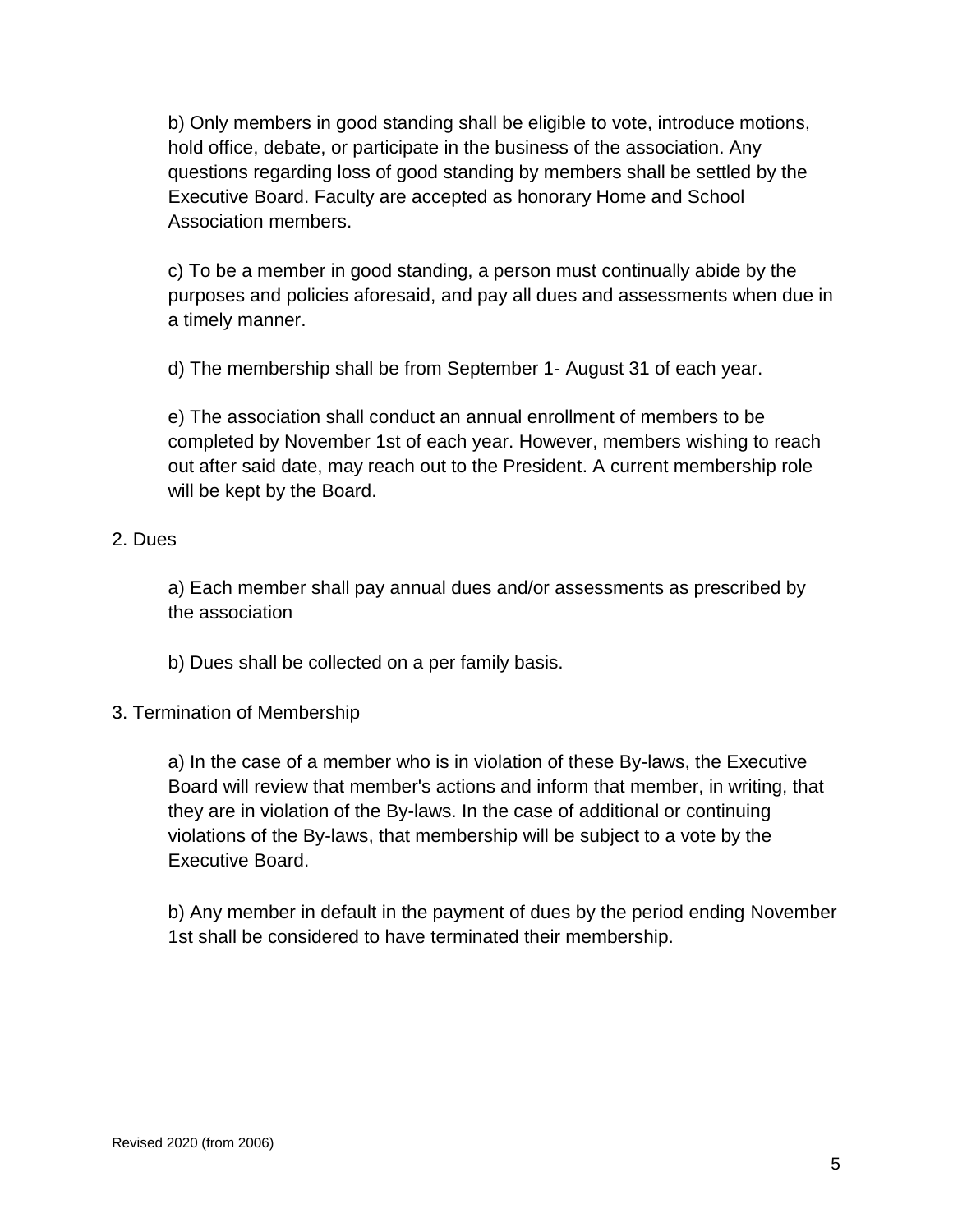## **Article V: Meetings**

1. General meetings are to be held at least five times a year or more frequently by agreement of the Executive Board/vote by the general membership.

2. Executive Board meetings shall be held at least five times during the school year. The Executive Board members present at such meetings shall constitute a quorum. Any expenditures approved at an Executive Board meeting shall be included in the treasurer's report at the next general meeting. Anyone having business that they wish to add to the next general meeting's agenda must bring it to the vote of the Executive Board at an Executive Board meeting. These meetings will be noted on the school calendar.

3. Special meetings of the Executive Board may be called by the President(s), the Principal, or by a majority of the members of the Board. The purpose of the meeting shall be stated in the call.

## **Article VI: Executive Officers and Elections**

- 1. Terms
	- a. Officers are elected members in good standing and hold one of the Board's Office positions identified below in item 2.
	- b. Officer's term shall be for two years.
- 2. Officers
	- a. The officers shall consist of a President or Co-Presidents, Vice President, Recording Secretary, Corresponding Secretary and Treasurer and shall be elected from the General membership.
	- b. The Board may be increased or decreased from time to time but shall not be less than three.
	- c. The Board shall have an odd number of voting positions. How this number shall be arrived at shall be at the discretion of the Executive Board*. (*Only members in good standing shall be eligible to be nominated for office.)
	- d. The nominees for president must have been voting members for at least one year prior to nominations.
	- e. Each position noted above has a term of two (2) consecutive years with no person holding the same office for more than one (1) consecutive term, unless a written waiver is voted upon at an Executive Board meeting. A waiver may be granted by the nominating committee if no other nominee has applied for the position.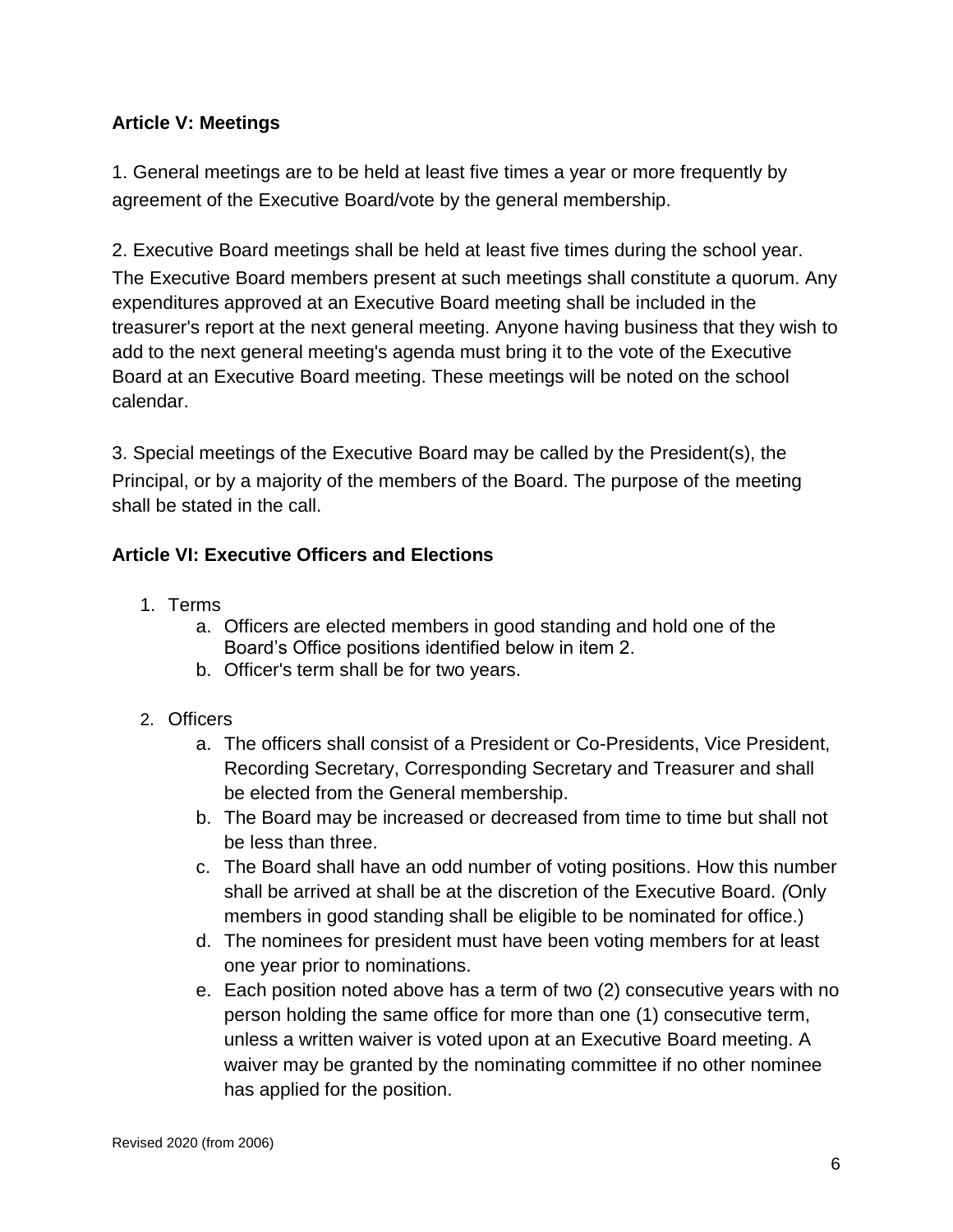- f. An officer having served more than one-half of a term shall be credited with having served the completed term.
- g. The Executive Board shall consist of a combination of the officers, Principal, and teacher advisor(s).
- 3. Nominations and Elections
	- a. There shall be a nominating committee of one or more volunteers from the general membership to be appointed at least three months and two general meetings prior to the election. The purpose of this committee will be to nominate a minimum of one nominee for each office. This committee shall be appointed at an Executive Board meeting prior to January. No person running for an office may be on this committee. Appointees need not be present at the Executive Board meeting.
	- b. The nominating committee shall inform the general membership by written notice, including any waivers as stated in Article 5, paragraph b, at a general meeting of executive office positions available and report nominees at the February, March, or April general meeting, this meeting being at least one month prior to the elections.
	- c. Officers shall be elected either by ballot or show of hands, whichever the membership so chooses, every year no later than May.
	- d. A majority vote of all members present shall elect.
	- e. New officers are to attend Executive Board meetings after elections as their transition period for the following year.
	- f. Officers shall assume their official duties on July 1. The outgoing President(s) and Treasurer shall remain in an advisory capacity for a one month transition period to assist the incoming officers.
	- g. Note- all Officers, Officer Candidates, Committee Chairs, and Classroom Parents must be dues-paying members in order to continue in their governing or chairing position. Failure to pay membership in full may result in removal from office or position.
- 4. Vacancy

A vacancy occurring in the Executive Board after a partially served term shall be filled for the remainder of the term by a person who shall be nominated by the membership and approved by a special election held at a meeting of the Home & School Association.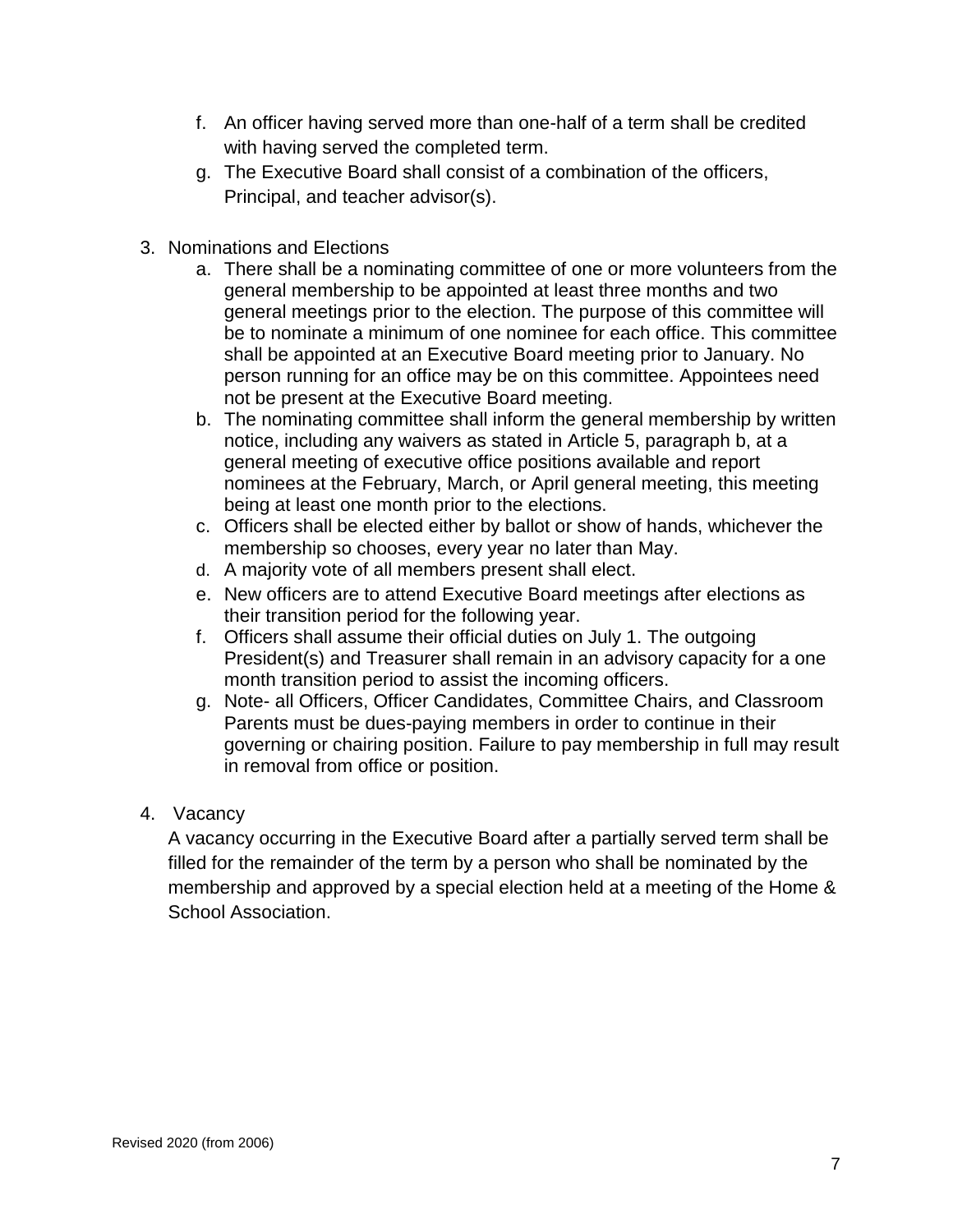## **Article VII: Duties of the Officers**

- 1. The **President(s)** shall preside at all meetings, speak on behalf of the Executive Board, and perform the customary duties of the office. The President(s) and Treasurer must co- sign all checks. The President(s) shall appoint all chairpersons of the committees. All appointments made by the President(s) shall be for one year. In the event of the resignation of a chairperson, the President(s) shall appoint a replacement for the remainder of the term. The President(s) will periodically meet with the Superintendent of Schools, per his/her request.
- 2. The **Vice President** shall be responsible for organizing the coordinator & volunteer drive, as well as overseeing all committee chairpersons. Replacing :( shall be responsible for coordinating the annual membership drive). The Vice President shall act as aide to the President(s) and shall perform all duties in the absence of the President(s). In the event the President(s) resign(s), the Vice President shall become the President.
- 3. The **Recording Secretary** shall record and keep copies of the minutes of all the meetings, both executive and Home & School, shall have a copy of the approved By-laws and shall perform such other duties as may be requested by the President(s). In the absence of the Corresponding Secretary, the Recording Secretary shall perform those duties.
- 4. **The Corresponding Secretary** shall have charge of such correspondence of the association as is delegated by the President(s), shall read correspondence at Executive Board meetings and shall perform such other duties as are requested by the President(s). In the absence of the Recording Secretary, the Corresponding Secretary shall perform those duties.
- 5. The **Treasurer** shall receive and disperse all funds of the association as approved by the Executive Board, and shall keep accurate records of all receipts and expenditures. The Treasurer shall be responsible for handling the annual membership drive. A President shall co-sign all checks written by the Treasurer over \$200. The Treasurer shall disclose the balance of available funds at every meeting and at other times when requested by the executive committee or the president, and shall prepare a proposed yearly budget at the beginning of each school year. The Treasurer's accounts shall be reviewed annually by an independent CPA. The checkbook will also be reviewed at the end of each year by a President or Co-Presidents.
- 6. Records: All officers shall deliver all official records to the successors no later than July 10th.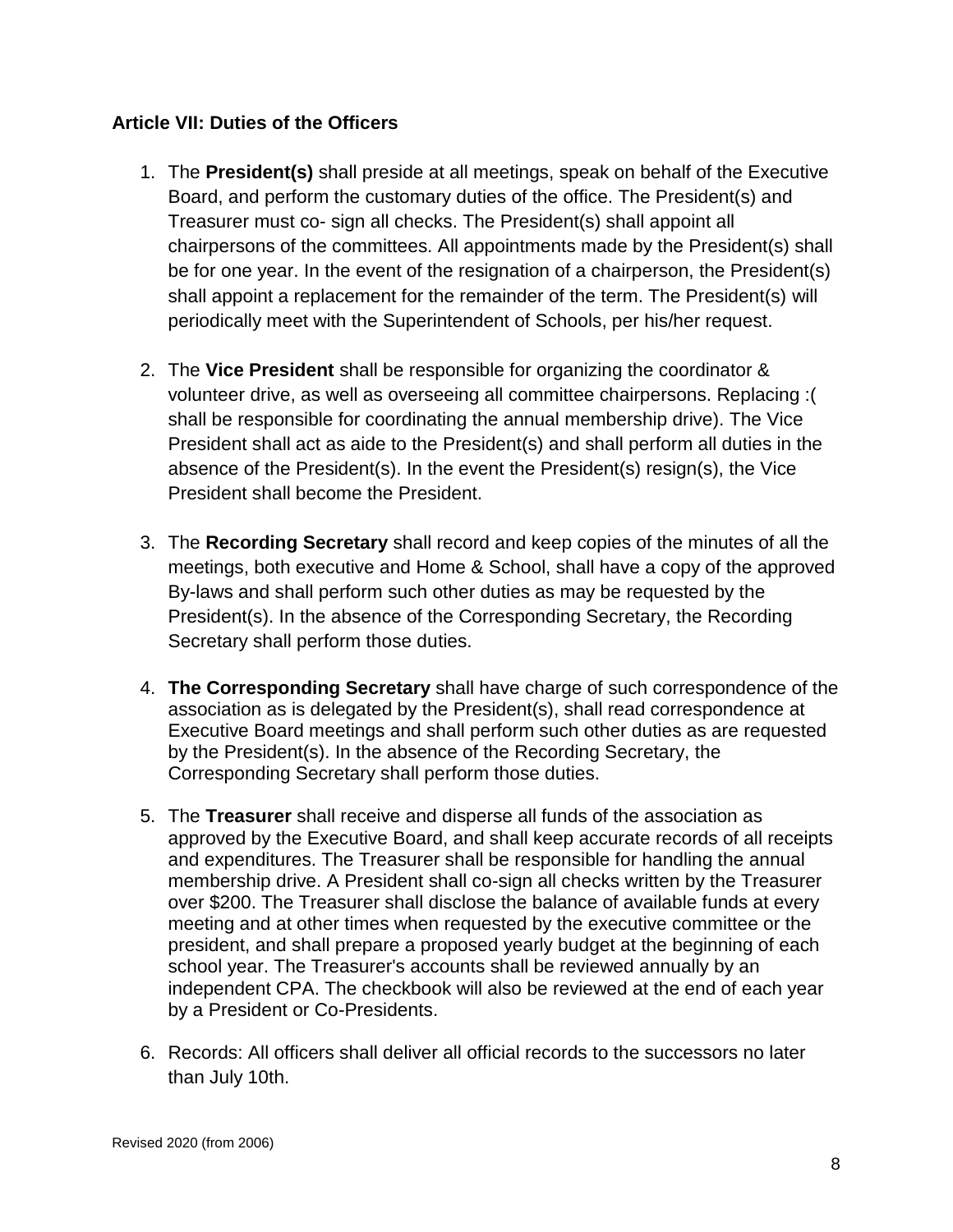## **Article VIII: Executive Board**

## 1. Members

The Executive Board shall consist of the elected Officers of the Association, Principal and teacher advisor(s).

## 2. Duties

a) To transact necessary business in the intervals between general association meetings and such other business as may be referred to it.

b) To approve the work plans of standing committees.

c) To present a report at the regular meetings.

d) To assist in creating a balanced budget for the fiscal year.

e) To approve income and expenses for adoption of a balanced budget for the fiscal year.

## 3. Voting

Each member of the Executive Board has one vote. In the case where one person holds multiple positions, that person may only vote once.

## **Article IV: Standing Committees and Special Committees**

- 1. Standing committees shall be created by the Executive Committee to promote the purposes and interests of the association.
- 2. All Committees, unless otherwise noted, shall consist of a Chairperson(s) and Committee members.
- 3. The chairpersons of the standing committees shall be appointed by the Executive Board for a term of one membership year. A chairperson may serve on a committee for multiple membership years at the discretion of the Board, with the exception of the 5th grade committees as noted below in item # 4.
- 4. *Note:* 5th Grade Committee exception: a member may be the chair/co-chair providing that he/she has not chaired the committee in the prior 2 years. Chair and Co-chair positions for these committees will be established prior to the 5th grade academic year.
- 5. All chairpersons must be an enrolled member of the Home and School association for the current school year.
- 6. It will be the responsibility of all committee chairpersons to keep in direct contact with their committee members.
- 7. Additionally, all chairpersons are directly responsible to the Executive Board by presenting work plans to the Executive Board prior to the committee function and by making a general report throughout the duration of any committee function.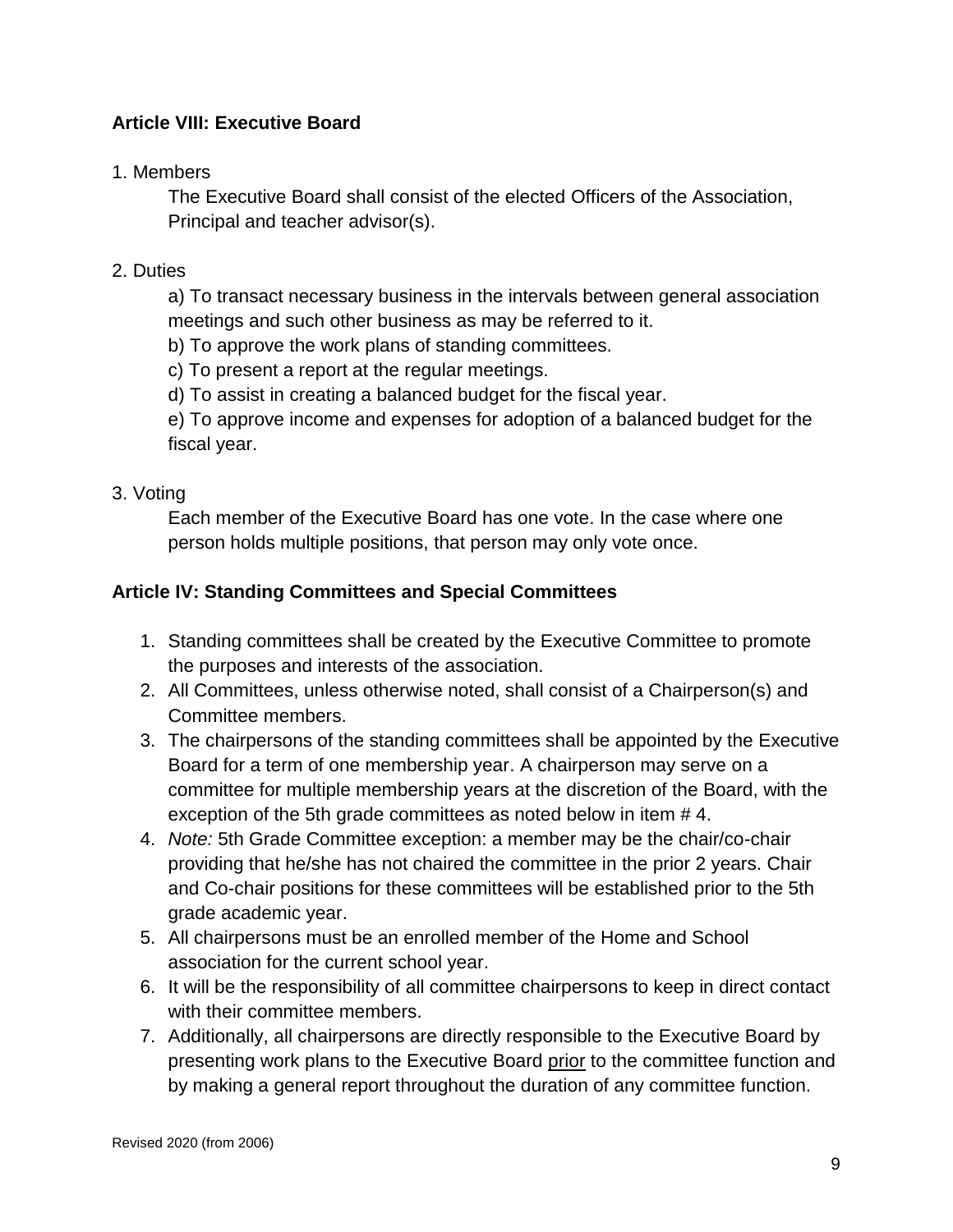- 8. No committee work shall be undertaken without the knowledge of the Executive Board.
- 9. Each Committee Chairperson(s) is responsible for maintaining proper financial and activity documentation, for record-keeping and to be passed to future Chairperson(s). Documentation also includes details related to the function of the position and the courses of action taken throughout the year. This documentation shall then be returned to the President(s). Committee guidelines should be followed as outlined in the procedures, and any necessary variation from these guidelines must be reviewed by the Executive Board.
- 10.Committee budgets must be prepared, as per the guidelines, and in approval of the Executive Board. All Committees should adhere to budget constraints and operate in a fiscally responsible manner. Budgets should be based upon actual or the best projection of expenses. As previously noted above, appropriate records of expenditures are to be kept by the committee chairperson(s) in accordance with the guidelines determined by the Executive Board.
- 11.Any expenditure over \$200 must be approved by a majority vote of the general membership at a general meeting.
- 12.Special committees shall be appointed by the Executive board as deemed necessary to carry on business. Since a special committee is created and appointed for a special purpose, it automatically goes out of existence when its work is done and its final report is received.

## **Article V: Fiscal Year and Finances**

- 1. The fiscal year of the association shall begin on July 1st and end on June 30th (12 months).
- 2. A tentative budget for the next fiscal year shall be drafted by the current Officers of the Association. In election years, it is strongly advised that both existing and incoming Officers be present for the drafting process.
- 3. Proposed budget is to be voted on and approved by the majority of members present at the regular September meeting of the Association.
- 4. Any surplus funds remaining at the end of the fiscal year shall be spent, earmarked for a specific purpose, or kept in savings per membership vote in June of each year. Previously earmarked funds may be subject to review if said purchase is no longer a viable option or plan. Such funds will be applied accordingly upon majority vote of membership at said meeting, provided there is a quorum present.